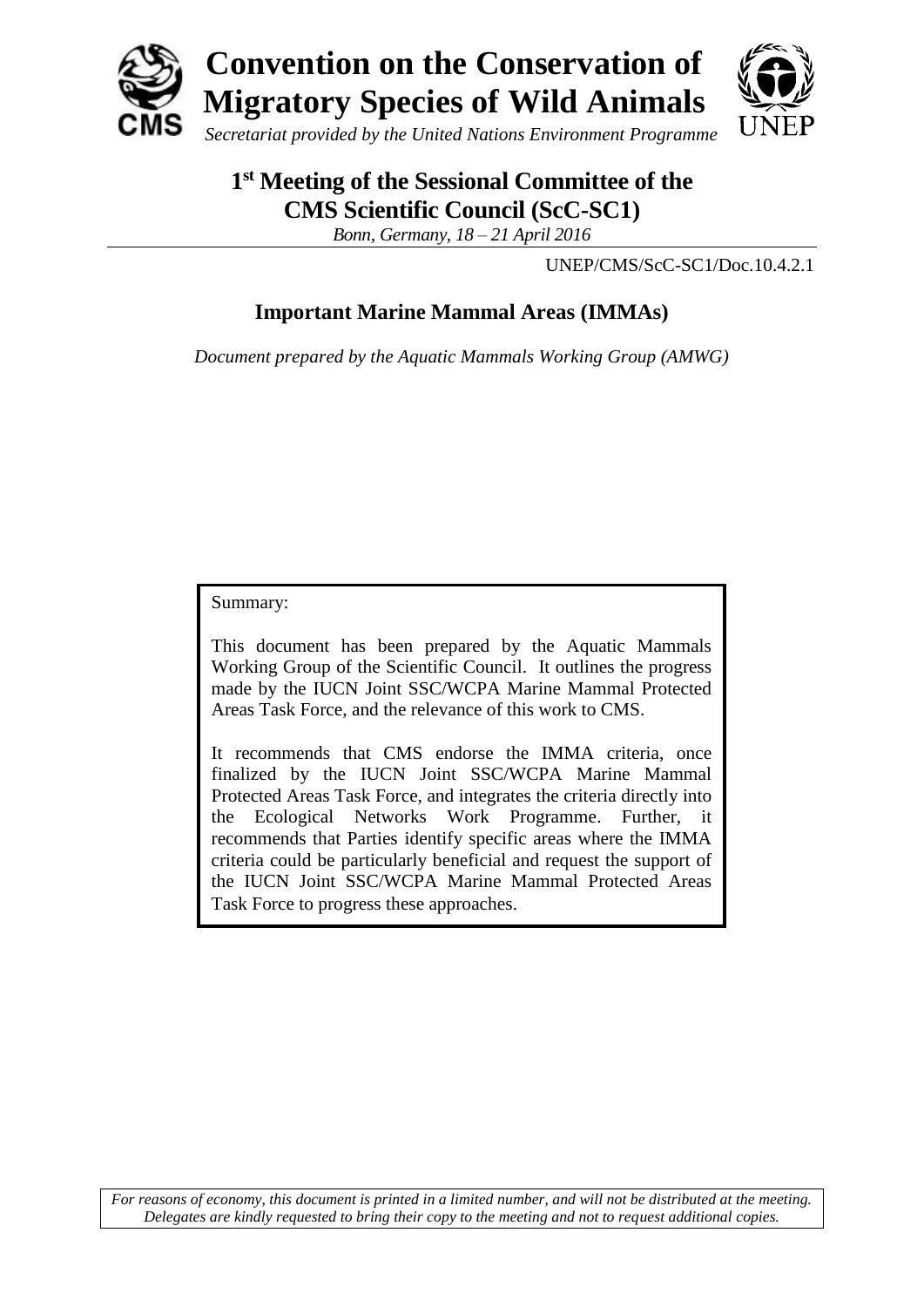## **Important Marine Mammal Areas (IMMAs)**

*Document prepared by the Aquatic Mammals Working Group (AMWG)*

1. Critical habitats for marine mammal species extend from the tropics to the poles, from shallow estuarine areas to the high seas. Despite this wide range of habitats, the threats to the vital activities of marine mammals are often remarkably similar including commercial fishing; resource extraction activities such as oil and gas; and commercial shipping. The resulting impacts on marine mammals are direct mortality through bycatch, entanglement and shipstrikes, as well as noise and water pollution leading to habitat degradation. The designation of marine protected areas (MPAs) and other place-based conservation management measures are conservation tools for marine mammals, shown to be effective in a number of areas. Furthermore, considering that marine mammals can be indicator, umbrella and flagship species, place-based protection of marine mammals can lead to wider marine biodiversity conservation.

2. Overall, MPAs, and the subset of marine mammal protected areas (MMPAs: areas which include marine mammal habitat protection) are poorly represented in the EEZs of most countries. On the high seas, in international and domestic planning, until recently marine mammals have been largely left out of the discussion.

3. Yet protecting habitat for wide-ranging marine mammals and their ecosystems is starting to come of age. Between 2004 and 2011, the number of declared protected areas for whales and dolphins rose from 359 to 575 mainly in national waters with a further 175 areas at the proposal stage. From 2008-2014, eight large areas  $(150,000-2,000,000 \text{ km}^2)$  were added to the highly protected MPA coverage, with at least some potential benefits for marine mammals. Worldwide, the percentage of MPA coverage now measures 3.4 percent of the global oceans' surface, but the highly protected areas only cover 0.7 percent. It should be noted that for the most part, these MPAs are largely political compromises, and rarely coincide with ecosystems that support marine mammal populations. In areas beyond national jurisdiction (ABNJ), the coverage is only 0.25 percent. However, the opening of discussions in 2015 on the ABNJ within the framework of UNCLOS, which aims to create mechanisms for creating and enforcing MPAs on the high seas, has a good prospect for the habitats of wide-ranging marine mammals.

4. A new consistent approach was needed to identify marine mammal habitats for protection throughout the world's oceans. Attention was paid to BirdLife International, with its marine important bird areas (marine IBAs) tool, which has spearheaded seabird protection efforts in national waters and on the high seas with the first world seabird atlas in 2012 and in data sets presented at CBD EBSA meetings and other fora. In October 2013, the IUCN Species Survival Commission and the World Commission on Protected Areas, with the assistance of the International Committee on Marine Mammal Protected Areas, set up the IUCN [Joint SSC/WCPA Marine Mammal Protected Areas Task Force](http://www.iucn.org/about/work/programmes/species/who_we_are/ssc_specialist_groups_and_red_list_authorities_directory/task_forces/) (hereafter the "Task Force"). Adapting the BirdLife IBA approach to marine mammals, the first activity of the Task Force has been the introduction of the concept of important marine mammal areas (IMMAs) defined as "discrete portions of habitat, important for one or more marine mammal species, which have the potential to be delineated and managed for conservation."

5. Two workshops have tested criteria and proposed a future programme of work. Identifying IMMAs will lead not only to more MPAs and MPA networks but better marine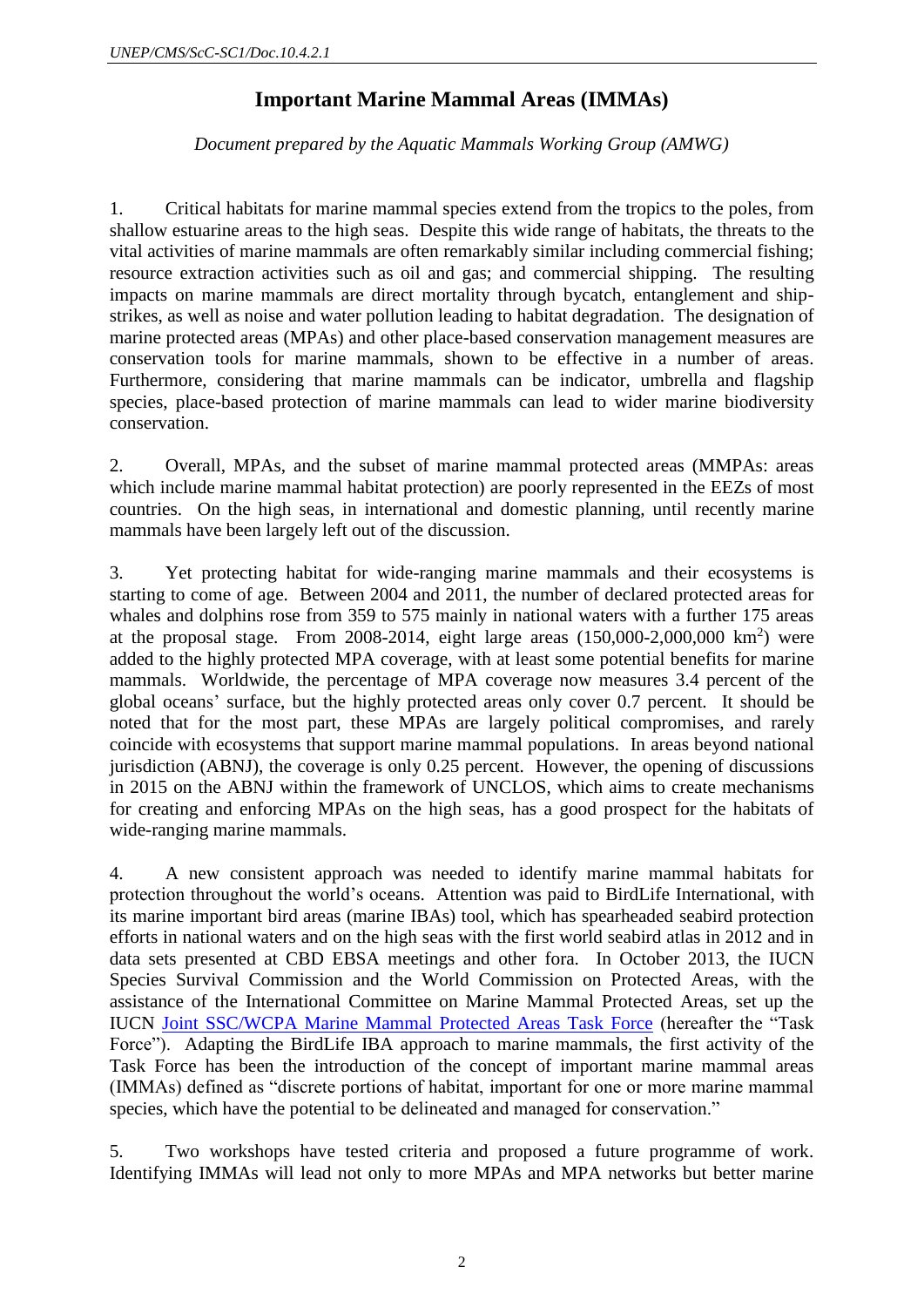spatial planning (MSP), as well as enable risk reduction of ship strike, noise, bycatch and other threats, and help with monitoring for climate change.

6. CMS has recognized this work and the value of IMMAs in ['Resolution 11.25:](http://www.cms.int/en/document/advancing-ecological-networks-address-needs-migratory-species-0)  [Advancing Ecological Networks to Address the Needs of Migratory Species'](http://www.cms.int/en/document/advancing-ecological-networks-address-needs-migratory-species-0) and also the role that CMS can play in coordinating conservation and management measures across species migratory ranges, contributing to the development of ecological networks and promoting connectivity that is fully consistent with the law of the sea.

### **Status of IMMA Criteria and Toolkit**

7. The criteria for identifying IMMAs were reviewed by experts and sent out for wide public consultation during 2015. The criteria, now finalized for public release in 2016, have been streamlined to match up well with the criteria for identifying CBD ecologically or biologically significant areas (EBSAs) as well as the IUCN standard for the identification of Key Biodiversity Areas (KBAs). Thus, IMMAs will provide a standardized process for evaluating, presenting and using marine mammal data which will contribute substantially to both the EBSA process and the future identification of KBAs, as well as serving marine mammal only needs (e.g., identifying ship strike and other areas where marine mammals are threatened, fulfilling marine mammal network needs, and providing placed-based information on marine mammals for MSP).

8. An IMMA Toolkit will also be prepared by the Task Force to help give direction to the regional workshops envisioned as part of the implementation of IMMAs throughout the world's oceans. This Toolkit will show how to consider and compare the suitability of information available from datasets, scientific methodologies and expert knowledge when applying the criteria. It is anticipated to be a living document, similar to the toolkit used by BirdLife International for informing the selection of marine IBAs. The Task Force is currently facilitating a number of workshops across a series of international conferences to seek expert advice on the consideration of many methods and techniques presently available to inform the selection of IMMAs (including species distribution modelling, behavioural methods and tracking, genetic analyses). The outputs of these workshops will facilitate the creation of the IMMA toolkit in 2016.

## **CMS and IMMAs**

9. The ['Annex to CMS Resolution 11.25: Recommendations for Further Advancing the](http://www.cms.int/en/document/advancing-ecological-networks-address-needs-migratory-species-0)  [Design and Implementation of Ecological Networks to Address the Needs of Migratory](http://www.cms.int/en/document/advancing-ecological-networks-address-needs-migratory-species-0)  [Species'](http://www.cms.int/en/document/advancing-ecological-networks-address-needs-migratory-species-0) indicates a number of areas of direct relevance to the evolving IMMA work.

10. Parties are encouraged to consider using a combination of connecting 'hotspots', buffering the core, providing 'spare' capacity at times of ecological stress and disruption, and otherwise spreading risks across multiple locations.

11. Parties are specifically asked to explore options for obtaining and making available globally synthesized information about the spatial needs of migratory species when they are looking at these species' life cycles and migratory ranges as part of a consideration of ecological networks (actions defined in [Resolution 10.3,](http://www.cms.int/en/document/role-ecological-networks-conservation-migratory-species) paragraph 7 and 9(i)).

12. In the context of the Strategic Plan for Migratory Species 2015-2023, CMS has also sought to investigate the scope for indicators used for place-based conservation measures for